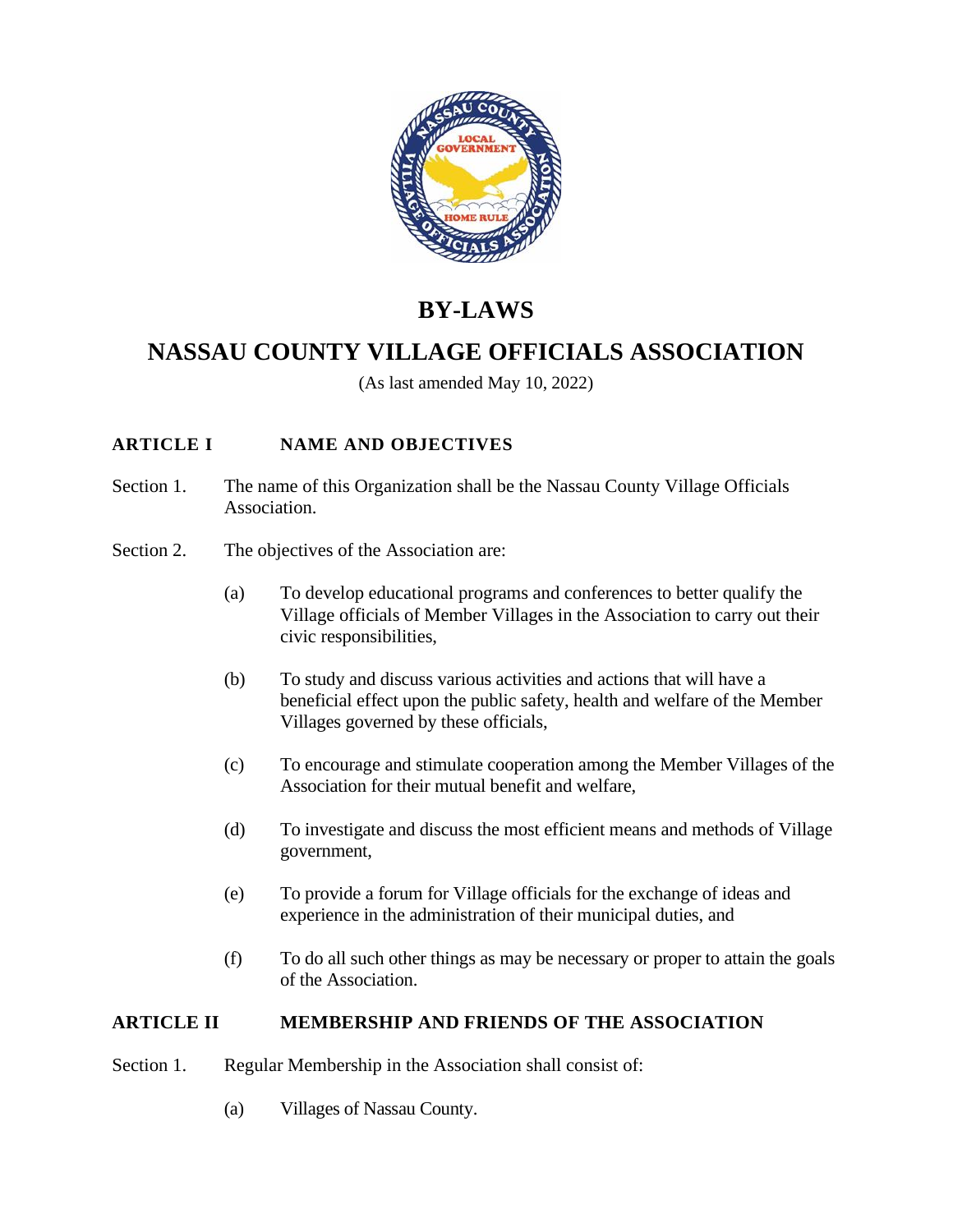- (b) Past Presidents of the Association, who shall be Life Members. They shall not be voting members, unless otherwise entitled to vote.
- Section 2. Associate Members in the Association shall consist of other municipal entities as approved the Executive Board. They shall not be voting members.
- Section 3. "Friends of the NCVOA" shall consist of organizations or individuals whose participation is intended to further the goals of the Association. They shall be approved by the Executive Board. They shall not be Members of the Association, and participation may be revoked at any time by the Executive Board.

## **ARTICLE III MEETINGS**

- Section 1. The annual meeting of the Association shall be held on the fourth Thursday in June of each year, at which time officers of the Association shall be elected and installed.
- Section 2. In addition to the annual meeting, regular meetings shall be held on the second Tuesday of each month, except the months of July, August and September.
- Section 3. In addition to the annual and regular meetings, there shall be held on the second Thursday in September a testimonial dinner honoring the immediate past president and/or another person or persons selected by the Executive Board.
- Section 4. The Executive Board and, in extenuating circumstances, the President may change any meeting day, omit a meeting or call a special meeting.
- Section 5 At least ten (10) days prior to the annual meeting, the Executive Director shall transmit a schedule of meetings for the ensuing year to all Members and Friends. To the extent possible, at least ten (10) days notice shall be transmitted to the Members and Friends of any change or omission of meeting or special meeting. Failure to transmit a schedule of meetings or other meeting notice shall not invalidate a meeting.
- Section 6. Elected officials of seven (7) Member Villages of the Association shall constitute a quorum for regular, annual and special meetings.
- Section 7. Meetings shall be held in such locations as shall be decided upon by the Executive Board.
- Section 8. Villages in good standing may be represented at the regular monthly and annual meetings of the Association, covered by dinner assessments, by the Village Mayor, Trustees, Administrator/Manager and/or Clerk, Treasurer and Counsel. In the event none of the above-mentioned Village officials can attend, the Mayor may appoint another individual to represent the Village. A special invitation may be extended to such other people by the Executive Board or the President as invited guests of the Association. Other attendees at the regular monthly and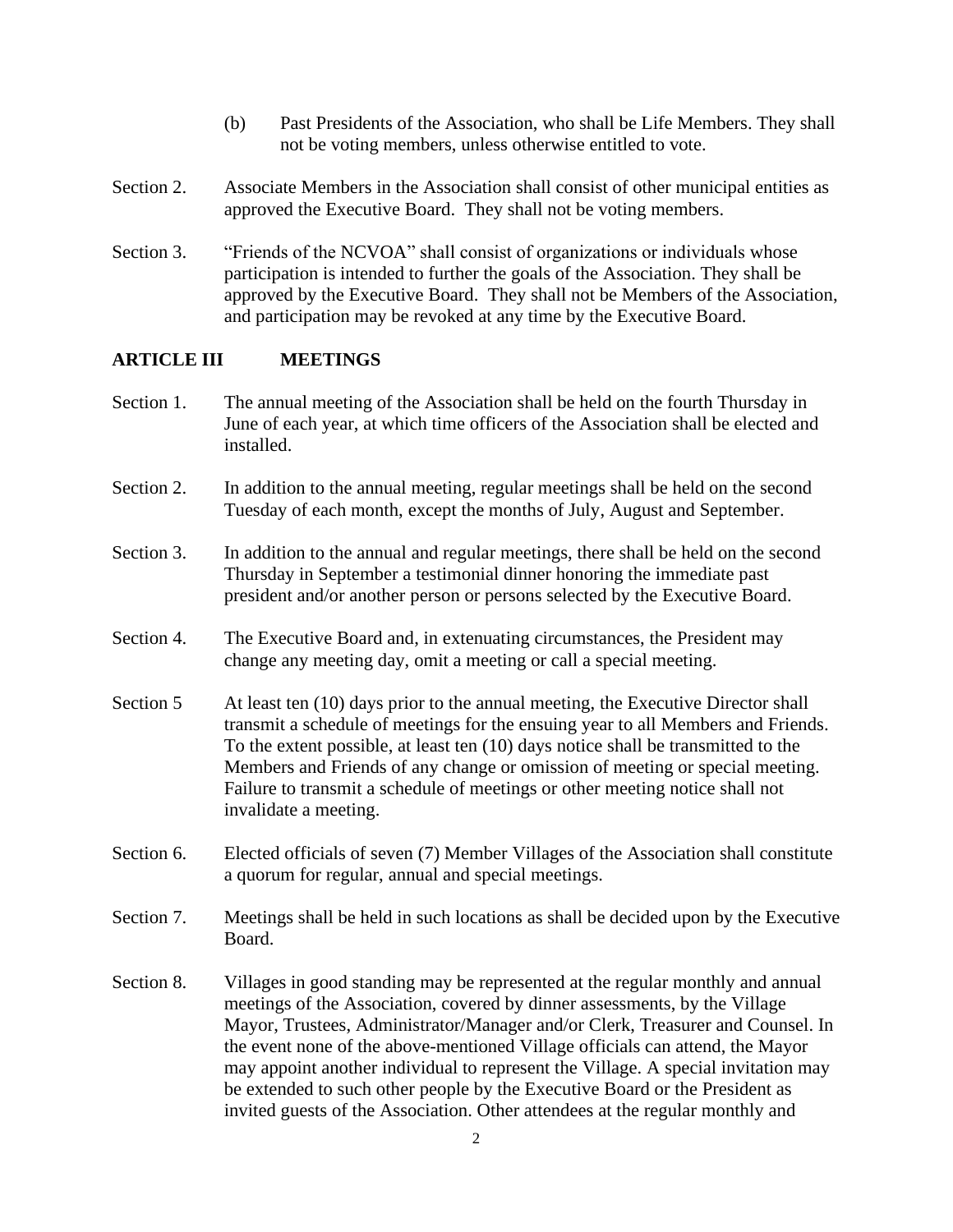annual meetings of the Association, attendees at special meetings not covered by dinner assessments, and attendees at the annual testimonial dinner meeting of the Association shall be subject to a dinner charge.

#### **ARTICLE IV VOTING AT MEETINGS**

- Section 1. Nomination and election of Officers of the Association shall be in accordance with Article XIII hereof.
- Section 2. When voting on all business of the Association, the Mayor shall cast the vote for the Member Village. If the Mayor is absent, the elected officials who are present from that Member Village shall determine who shall cast the vote for the Member Village.
- Section 3. Each Member Village shall be entitled to one (1) vote.
- Section 4. There shall be no absentee ballots or voting by proxy.
- Section 5. Except where otherwise provided, voting shall be by a simple majority of the vote cast at the meeting.

#### **ARTICLE V OFFICERS OF THE ASSOCIATION**

- Section 1. The officers of the Association shall be the President, First Vice President, Second Vice President and Treasurer.
- Section 2. At the time of their election and during their term, the President, Vice Presidents and Treasurer shall hold office as Mayor of a Member Village in good standing.
- Section 3. All officers shall be elected at the annual meeting of the Association and shall hold their respective offices until the latter of the succeeding annual meeting or until their successors are elected and shall qualify. A vacancy in the office of President shall be filled by the First Vice President for the remainder of the unexpired term. A vacancy in the office of First Vice President shall be filled by the Second Vice President for the remainder of the unexpired term. A vacancy in the office of Second Vice President shall be filled by the Treasurer for the remainder of the unexpired term. A vacancy in the office of the Treasurer shall be filled by appointment by the President of a mayor qualified to serve in such capacity for the remainder of the unexpired term.

#### **ARTICLE VI DUTIES OF OFFICERS**

Section 1. PRESIDENT: The President shall preside at all meetings of the Association. He/She shall appoint all Committee members and designate Committee chairs. He/She shall make such other appointments as are necessary or proper to carry out the business of the Association. He/She shall have such powers and perform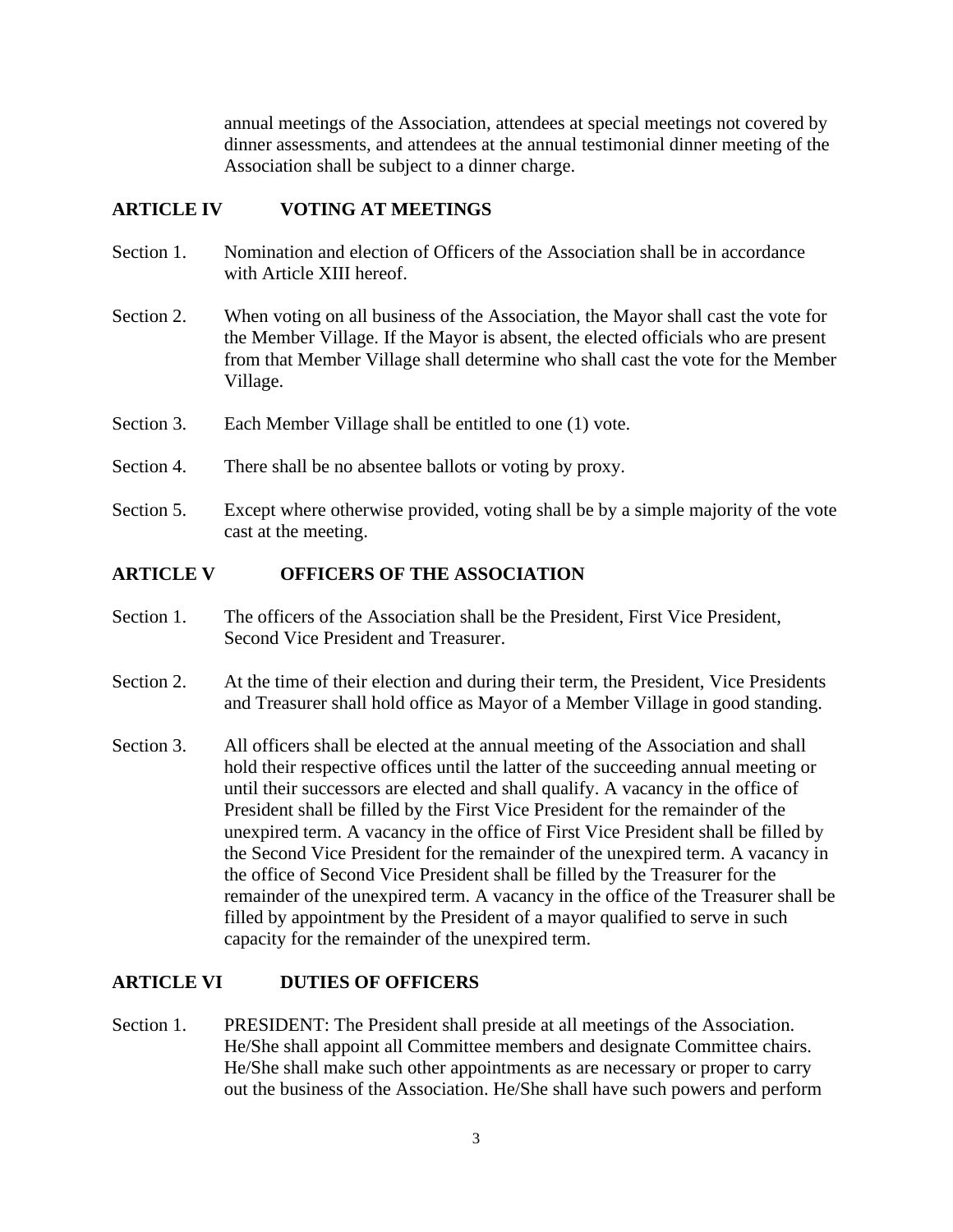such other duties as may reasonably be construed as belonging to the office or as may be directed by resolution of the Executive Board and/or the Association.

- Section 2. VICE PRESIDENTS: It shall be the duty of the First Vice President to perform the duties of the President in the latter's absence or disability. The Second Vice President shall preside in the absence or disability of both the President and the First Vice President.
- Section 3. TREASURER: The Treasurer shall review the accounts of the Association as submitted by the Executive Director, make recommendations about the management of the Association's funds and report on all receipts and disbursements and the bank accounts of the Association to the Executive Board at its meetings.

#### Section 4. PAYMENTS:

- (a) Payment of bills in total amounts of less than ten thousand dollars (\$10,000) may be made by credit or debit card or by checks signed or ordered by the President, Treasurer or Executive Director.
- (b) Payment of bills of ten thousand dollars (\$10,000) or more shall be by checks signed by two (2) of the following: the President, First Vice President, Second Vice President, Treasurer or Executive Director.
- (c) Selection of the depository bank shall be made by the Executive Director with the approval of the Executive Board.
- (d) No committee member may be reimbursed for any expense without the approval of the Executive Board.
- Section 5. The Executive Board shall annually select an independent auditor to review the financial records and accounts of the Association and to undertake or review any other financial matters as directed by the Executive Board.

## **ARTICLE VII DUES, ASSESSMENTS AND FEES**

- Section 1. The annual dues of the Member Villages shall be as established by the Executive Board. The dues shall be based on categories of population, based on the most recent United States decennial census as follows:
	- (a) Villages with a population of less than 3,000.
	- (b) Villages with a population of between 3,000 and 5,000.
	- (c) Villages with a population of between 5,000 and 10,000.
	- (d) Villages with a population between 10,000 and 20,000.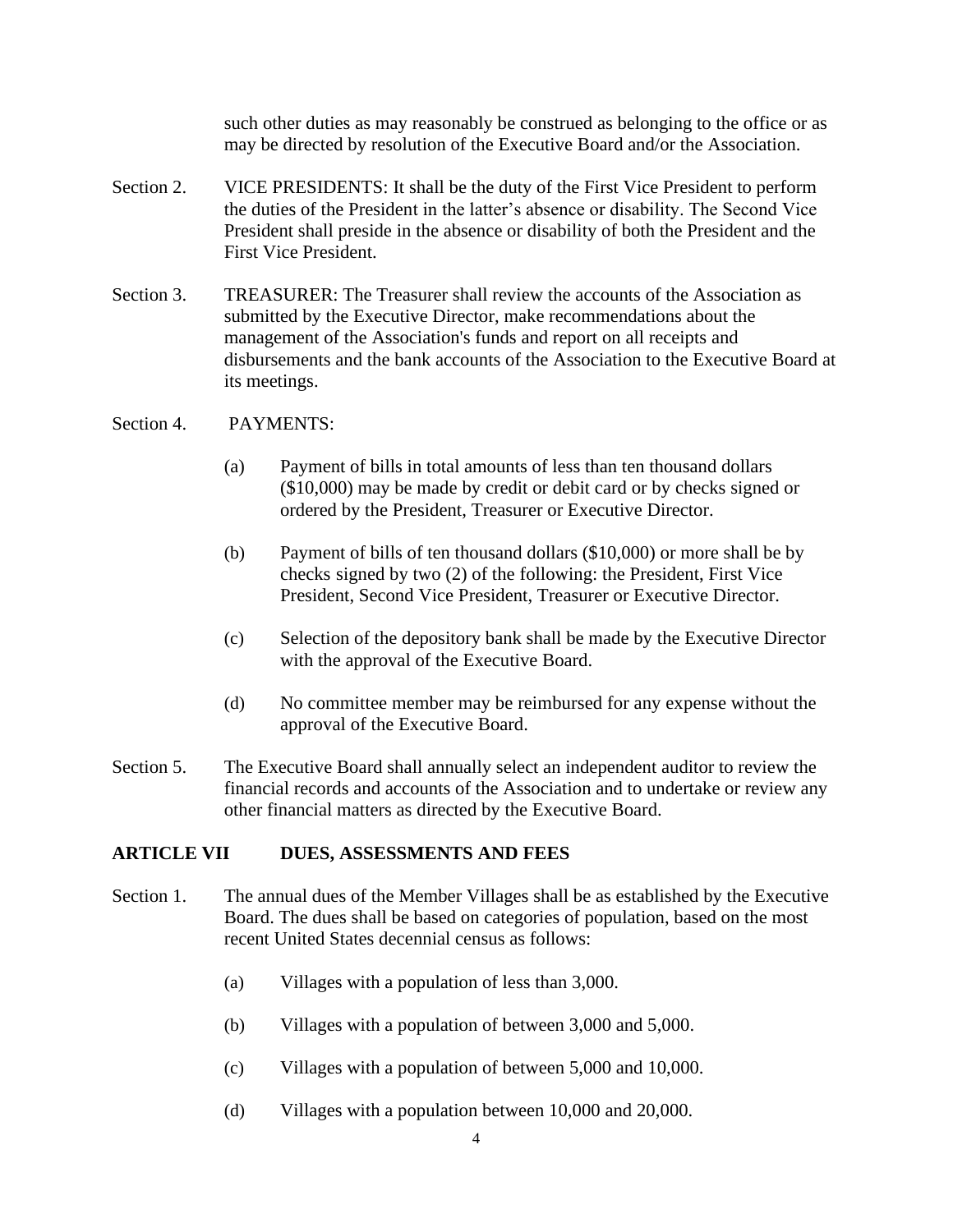- (e) Villages with a population over 20,000.
- Section 2. Life Members shall be exempt from the payment of dues.
- Section 3. Assessments may be levied on the Member Villages and Associate Members by the Executive Board. The fees of Friends shall be determined by the Executive Board.
- Section 4. All dues, assessments and fees are due and payable within thirty (30) days of notice.
- Section 5. In the event that the dues, assessments or fees of a Member Village, Associate Member or Friend remain unpaid for two (2) months subsequent to the due date, the said Member or Friend shall be considered to be not in good standing and barred from participation in the Association until such dues, assessments or fees are paid.

## **ARTICLE VIII EXECUTIVE BOARD**

- Section 1. The Executive Board shall conduct the affairs of the Association and shall perform such other duties as are referred to it by the Association or by these By-Laws.
- Section 2. The Executive Board shall consist of: (a) the Officers of the Association; (b) the three (3) preceding Past Presidents who are currently serving as an elected Village Mayor, and (c) six (6) Village Mayors who shall be appointed annually by the President at or as soon as practicable after the annual meeting. Trustees serving as Executive Board members on August 1, 2020 may continue to serve and be reappointed. Should there not be three (3) eligible past presidents, the President may appoint such additional Village Mayors to bring the full complement of the Executive Board to thirteen (13).
- Section 3. The President, at his/her discretion, or four (4) members of the Executive Board, may call meetings of the Executive Board. Seven (7) members of the Executive Board shall constitute a quorum.
- Section 4. Each member of the Executive Board shall have one (1) vote. There shall be no absentee ballots or voting by proxy, however, members may participate by means of a conference telephone or similar communications equipment or by electronic video screen communication, vote and be deemed present at no more than two (2) meetings during the period from July through the following June of the current Association year, provided that all persons participating in the meeting can hear each other at the same time.
- Section 5. Where approval of the Executive Board is required, such approval must be by a majority of the total authorized strength of the Executive Board.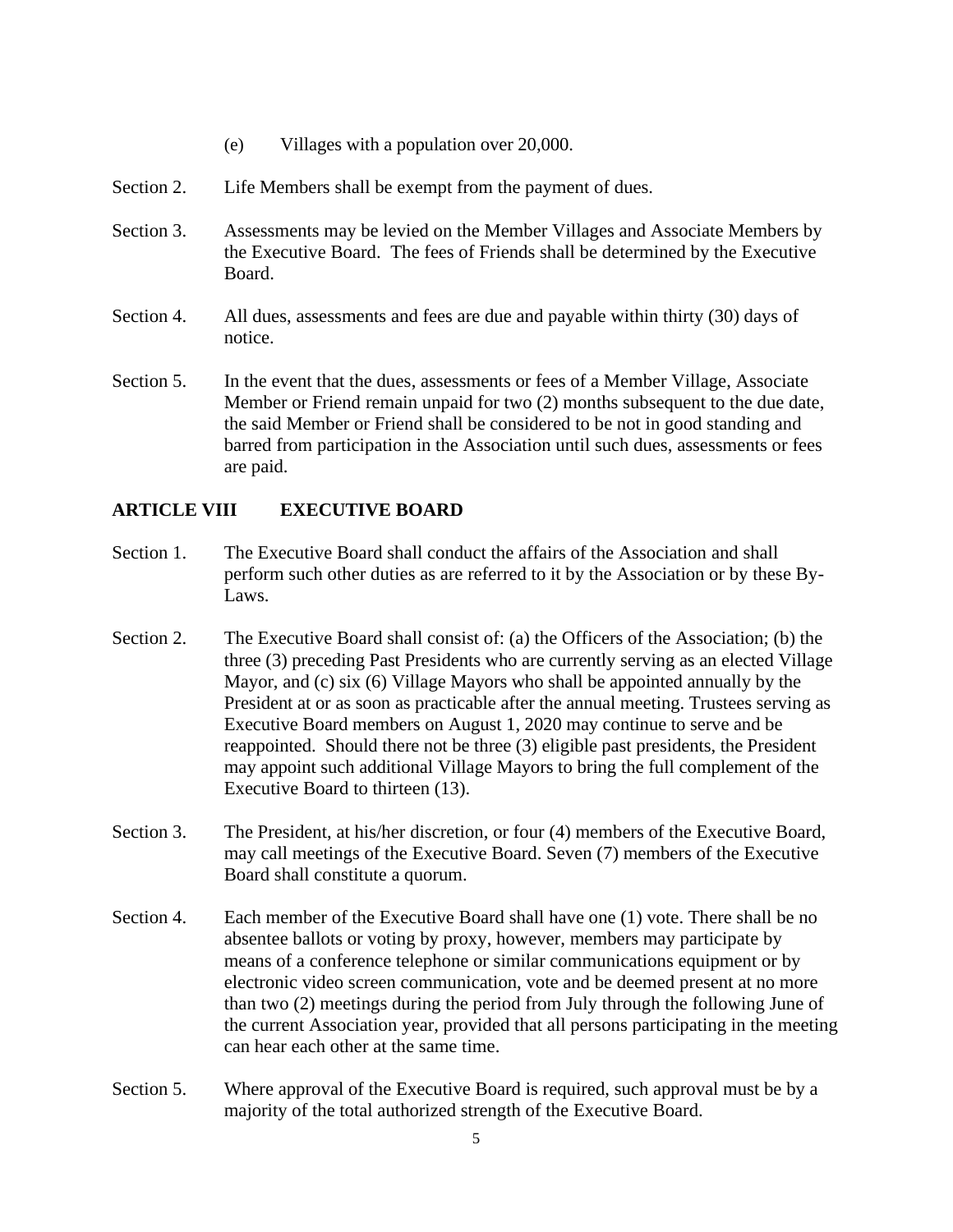- Section 6. The members of the Executive Board shall serve without compensation, but may be reimbursed for such out-of-pocket expenses as may be incurred in the performance of their duties on behalf of the Association, upon submission of a voucher detailing said expenses and approval by the Executive Board.
- Section 7. The following events shall constitute an automatic vacancy of the term of a member of the Executive Board:
	- (a) death;
	- (b) resignation;
	- (c) no longer having a principal domicile in Nassau County;
	- (d) no longer serving as an elected Mayor of a Member Village; or
	- (e) an absence from three (3) regularly scheduled meetings of the Executive Board during the period from July through the following June of the current Association year.
- Section 8. Vacancies of appointed members of the Executive Board arising from any cause shall be filled by the President.
- Section 9. No appointment by the President of Executive Board members, and in the event of a vacancy of a Treasurer, shall be made until at least seven (7) days after the proposed appointee's resume or other relevant information in writing is provided to the Executive Board members.

## **ARTICLE IX EXECUTIVE DIRECTOR**

- Section 1. It shall be the duty of the Executive Director to keep an accurate record of the proceedings of all meetings; to send bills and to collect dues, assessments and fees and to maintain the accounts of the Association; to send out notices of meetings; to conduct the correspondence of the Association under the direction of the President; and to prepare and present a budget no later than the April meeting of the Executive Board. The Executive Director shall keep a complete record of the attendance at regular and special membership meetings and meetings of the Executive Board and the votes thereat. He/she shall notify the Member Villages of the Association of meetings by transmitting a notice of same to each Member Village at least seven (7) days before such meeting.
- Section 2. The Executive Director shall serve at the pleasure of the Executive Board.
- Section 3. The Executive Director shall receive such compensation for his/her services as established by the Executive Board.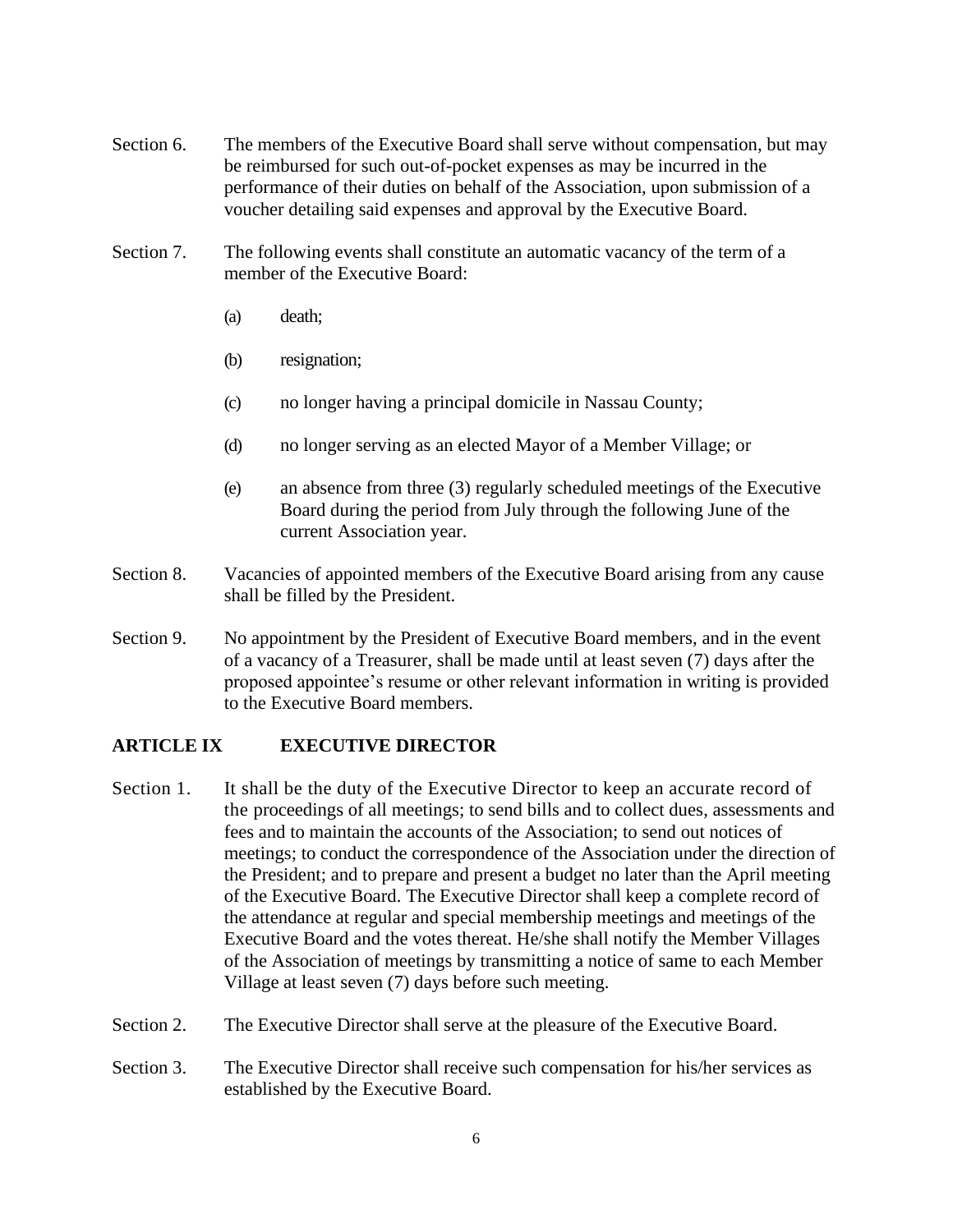- Section 4. Any person having retired who served at the time of his/her retirement in the capacity of Executive Director (or equivalent capacity) for at least five (5) years shall be an Executive Director Emeritus if so voted by the Executive Board. The Executive Board may establish a stipend for any Executive Director Emeritus.
- Section 5. The Executive Director and Executive Director Emeriti shall not be entitled to vote.

#### **ARTICLE X COMMITTEES**

- Section 1. The Standing Committees of the Association shall consist of a Nominating Committee, an Educational Committee and an Advisory Committee. The President may establish such other Committees as are necessary or proper, with the approval of the Executive Board, and the President shall appoint the members of the committees other than the Advisory Committee.
- Section 2. EDUCATION COMMITTEE: The Educational Committee shall monitor all legislation whether of Federal, State, County or Town, pending or enacted, that will affect, directly or indirectly, Villages in Nassau County, and, when appropriate, shall keep the Executive Board and the membership informed by oral reports at meetings or in writing at meetings or at other times.
- Section 3. ADVISORY COMMITTEE: It shall be the duty and function of the Advisory Committee to confer with the Officers of the Association on any and all matters affecting the welfare of the Association whenever called upon so to do by the President. All Past Presidents of the Association shall constitute the Advisory Committee.

#### Section 4. NOMINATING COMMITTEE:

- (a) The Nominating Committee shall be appointed not later than the March regular meeting. It shall be charged with the duty of nominating candidates for each elective office of the Association. No member of the Nominating Committee shall be eligible for nomination to any office.
- (b) The Nominating Committee shall consist of five (5) elected Village Mayors and/or Trustees, each representing a different Village Member of the Association in good standing.
- (c) All nominations for President, First Vice President, Second Vice President and Treasurer shall be made in writing and shall be signed by at least a majority of the Nominating Committee or by not less than twenty-five (25) elected officials representing not less than five (5) Member Villages of the Association.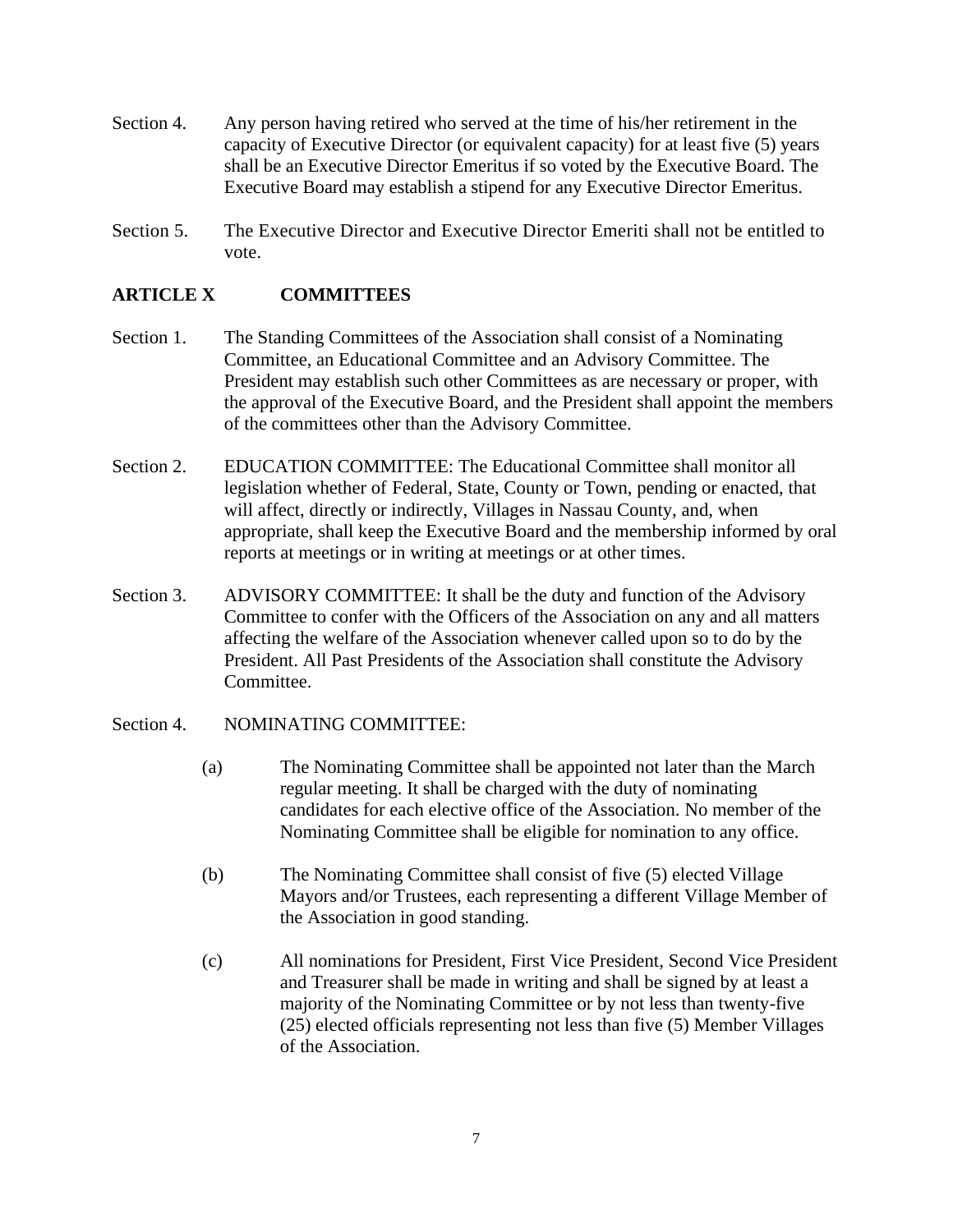- (d) The Nominating Committee shall provide for an alternate slate of officers in the event a nominee declines a nomination or becomes ineligible to serve.
- (e) Nominations made by the Nominating Committees shall be filed in writing with the Executive Director not less than twenty (20) days before the date of the annual meeting of the Association. Notice of the report of nominations shall be transmitted by the Executive Director to each Member Village at least fifteen (15) days before the annual meeting.
- (f) Nominations other than those made by the Nominating Committee shall comply with Section 4 (c) above and shall be filed in writing with the Executive Director of the Association not less than ten (10) days before the date of the annual meeting of the Association. Notice of the report shall be transmitted by the Executive Director to each Member Village at least five (5) days before date of the annual meeting.

## **ARTICLE XI RULES OF ORDER**

On all questions of Parliamentary Procedure or Rules of Order, the President's reasonable discretion shall govern.

## **ARTICLE XII CONFLICTS OF INTEREST**

- Section 1. The Association shall adopt and maintain a Conflict of Interest Policy.
- Section 2. Each Executive Board member, Executive Director and Executive Director Emeritus annually shall complete and submit to the Association an annual Conflict of Interest Statement in such form as may be adopted, from time to time, by the Association.

#### **ARTICLE XIII AMENDMENTS**

- Section 1. A proposition to alter, amend or repeal these By-Laws may be submitted in writing by no less than ten (10) elected officials representing not less than seven (7) Member Villages, or by a Committee appointed by the Executive Board for such purpose. A notice and copy of any such proposition shall be distributed to each Member Village with a notice of the date and place of the meeting at which action is proposed to be taken thereon at least fourteen (14) days prior to such meeting.
- Section 2. An affirmative vote of two-thirds (2/3) of the votes cast shall be necessary for the adoption of any alteration, amendment or repeal of these By-Laws.

#### **ARTICLE XIV NOTICES AND ALTERNATE FORMAT MEETINGS**